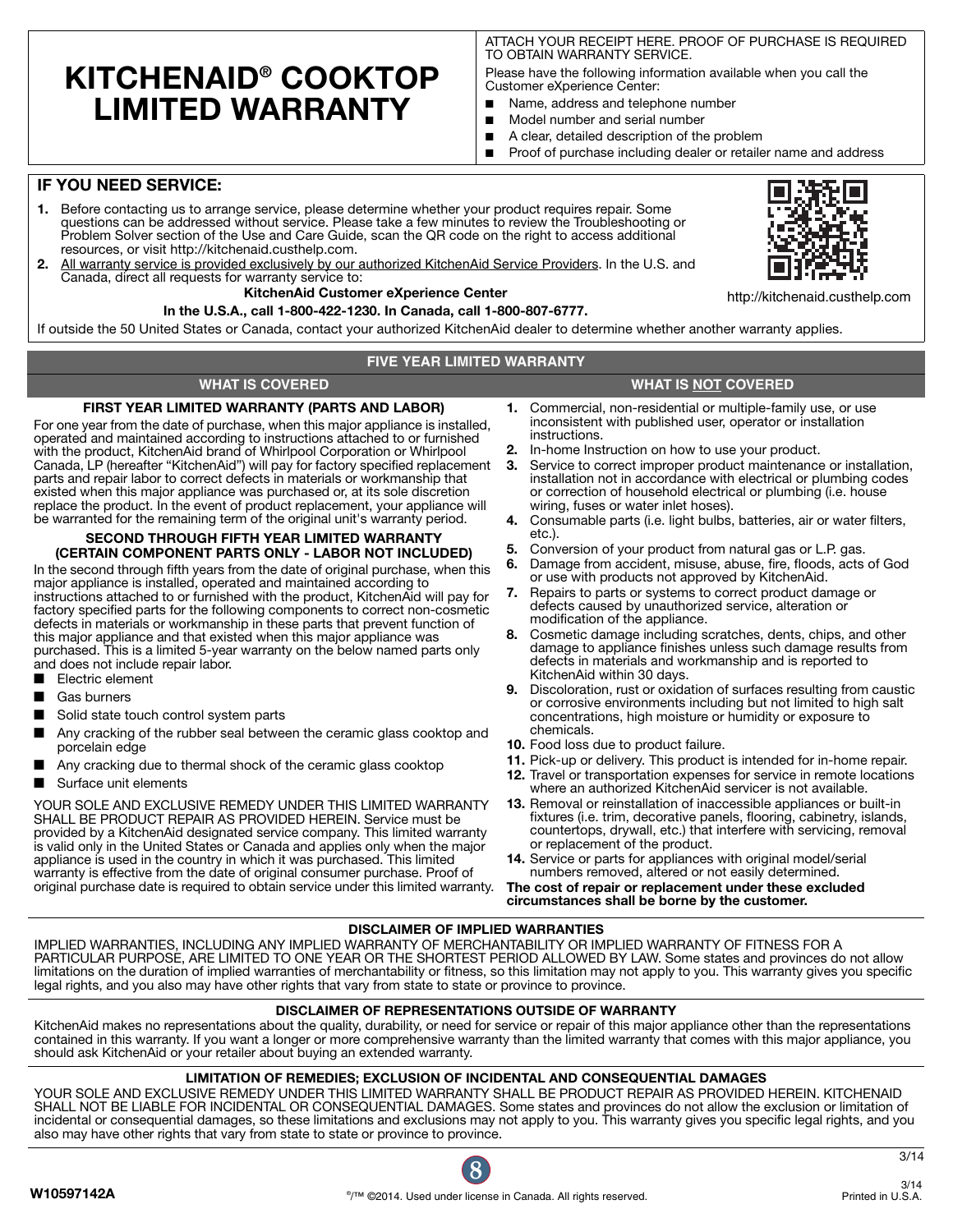# **GARANTIE LIMITÉE DE TABLE DE CUISSON KITCHENAID®**

ATTACHEZ ICI VOTRE REÇU DE VENTE. UNE PREUVE D'ACHAT EST OBLIGATOIRE POUR OBTENIR L'APPLICATION DE LA GARANTIE.

Lorsque vous appelez le centre d'eXpérience de la clientèle, veuillez garder à disposition les renseignements suivants :

- Nom, adresse et numéro de téléphone
- Numéros de modèle et de série
- Une description claire et détaillée du problème rencontré
- Une preuve d'achat incluant le nom et l'adresse du marchand ou du détaillant